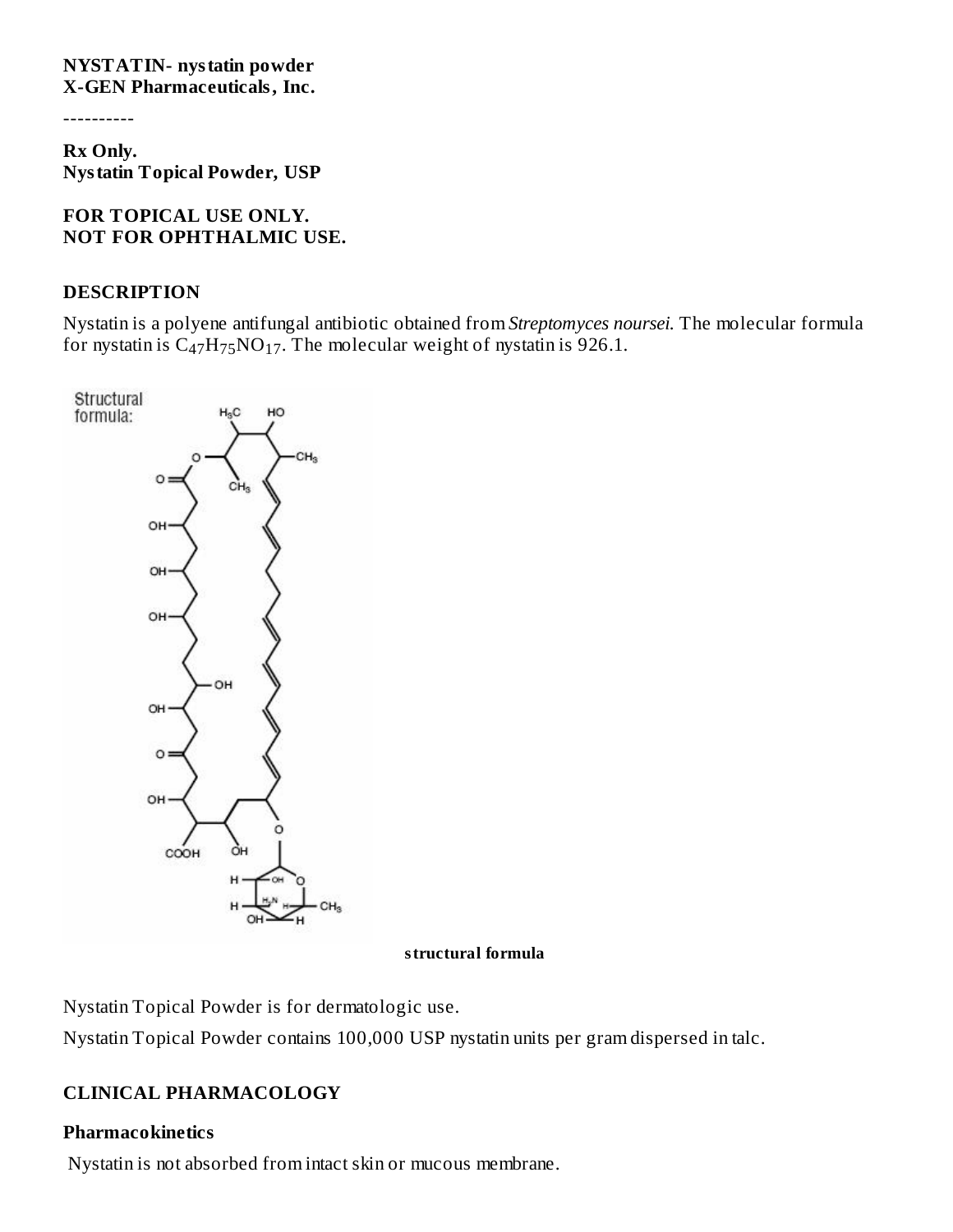## **Microbiology**

Nystatin is an antibiotic which is both fungistatic and fungicidal *in vitro* against a wide variety of yeasts and yeast-like fungi, including *Candida albicans*, *C*. *parapsilosis*, *C*. *tropicalis*, *C*. *guilliermondi*, *C*. *pseudotropicalis*, *C*. *krusei*, *Torulopsis glabrata*, *Tricophyton rubrum*, *T*. *mentagrophytes*.

Nystatin acts by binding to sterols in the cell membrane of susceptible species resulting in a change in membrane permeability and the subsequent leakage of intracellular components. On repeated subculturing with increasing levels of nystatin, *Candida albicans* does not develop resistance to nystatin. Generally, resistance to nystatin does not develop during therapy. However, other species of *Candida* (*C. tropicalis, C. guilliermondi, C. krusei, and C. stellatoides*) become quite resistant on treatment with nystatin and simultaneously become cross resistant to amphotericin as well. This resistance is lost when the antibiotic is removed.

Nystatin exhibits no appreciable activity against bacteria, protozoa, or viruses.

## **INDICATIONS AND USAGE**

Nystatin Topical Powder is indicated in the treatment of cutaneous or mucocutaneous mycotic infections caused by *Candida albicans* and other susceptible *Candida* species.

### **Nystatin Topical Powder is not indicated for systemic, oral, intravaginal or ophthalmic us e.**

## **CONTRAINDICATIONS**

Nystatin Topical Powder is contraindicated in patients with a history of hypersensitivity to **any** of its components.

## **PRECAUTIONS**

### **General**

#### **Nystatin Topical Powder should not be us ed for the treatment of systemic, oral, intravaginal or ophthalmic infections.**

If irritation or sensitization develops, treatment should be discontinued and appropriate measures taken as indicated. It is recommended that KOH smears, cultures, or other diagnostic methods be used to confirm the diagnosis of cutaneous or mucocutaneous candidiasis and to rule out infection caused by other pathogens.

### **INFORMATION FOR THE PATIENT**

Patients using this medication should receive the following information and instructions:

1. The patient should be instructed to use this medication as directed (including the replacement of missed doses). This medication is not for any disorder other than that for which it is prescribed.

2. Even if symptomatic relief occurs within the first few days of treatment, the patient should be advised not to interrupt or discontinue therapy until the prescribed course of treatment is completed.

3. If symptoms of irritation develop, the patient should be advised to notify the physician promptly.

### **Laboratory Tests**

If there is a lack of therapeutic response, KOH smears, cultures, or other diagnostic methods should be repeated.

### **Carcinogenesis, Mutagenesis, Impairment of Fertility**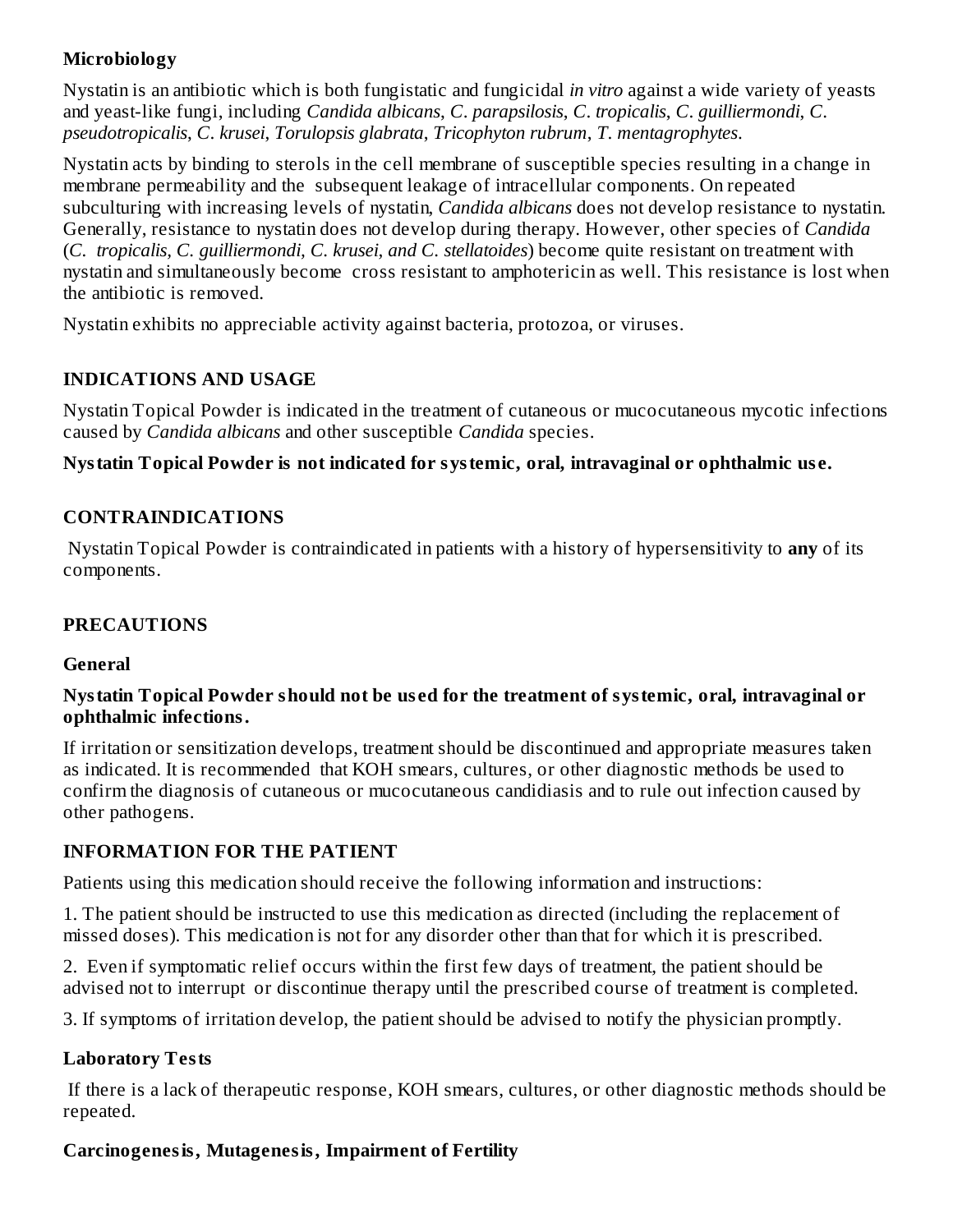No long-term animal studies have been performed to evaluate the carcinogenic potential of nystatin. No studies have been performed to determine the mutagenicity of nystatin or its effects on male or female fertility.

#### **Pregnancy Teratogenic Effects** *Category C*

Animal reproduction studies have not been conducted with any nystatin topical preparation. It also is not known whether these preparations can cause fetal harm when used by a pregnant woman or can affect reproductive capacity. Nystatin topical preparations should be prescribed for a pregnant woman only if the potential benefit to the mother outweighs the potential risk to the fetus.

## **Nursing Mothers**

It is not known whether nystatin is excreted in human milk. Caution should be exercised when nystatin is prescribed for a nursing woman.

## **Pediatric Us e**

Safety and effectiveness have been established in the pediatric population from birth to 16 years. (**See DOSAGE AND ADMINISTRATION**).

## **Geriatric Us e**

Clinical studies with nystatin topical powder did not include sufficient numbers of subjects aged 65 years and older to determine whether they respond differently than younger subjects. Other reported clinical experience has not identified differences in responses between elderly and younger patients, but greater sensitivity of some older individuals cannot be ruled out.

# **ADVERSE REACTIONS**

The frequency of adverse events reported in patients using nystatin topical powder is less than 0.1%. The more common events that were reported include allergic reactions, burning, itching, rash, eczema, and pain on application. (**See PRECAUTIONS, General**)

# **DOSAGE AND ADMINISTRATION**

Very moist lesions are best treated with the topical dusting powder.

### **Adults and Pediatric Patients (Neonates and Older):**

Apply to candidal lesions two or three times daily until healing is complete. For fungal infection of the feet caused by *Candida* species, the powder should be dusted on the feet, as well as, in all foot wear.

# **HOW SUPPLIED**

Nystatin Topical Powder is supplied as 100,000 units nystatin per gram in plastic squeeze bottles.

NDC 39822-3015-1 for 15 g.

NDC 39822-3015-3 for 30 g.

NDC 39822-3015-6 for 60 g.

# **STORAGE**

Store at  $20^{\circ}$  -  $25^{\circ}$ C (68 $^{\circ}$  -  $77^{\circ}$ F) and excursions permitted to  $15^{\circ}$  -  $30^{\circ}$ C (59 $^{\circ}$  -  $86^{\circ}$ F) [See USP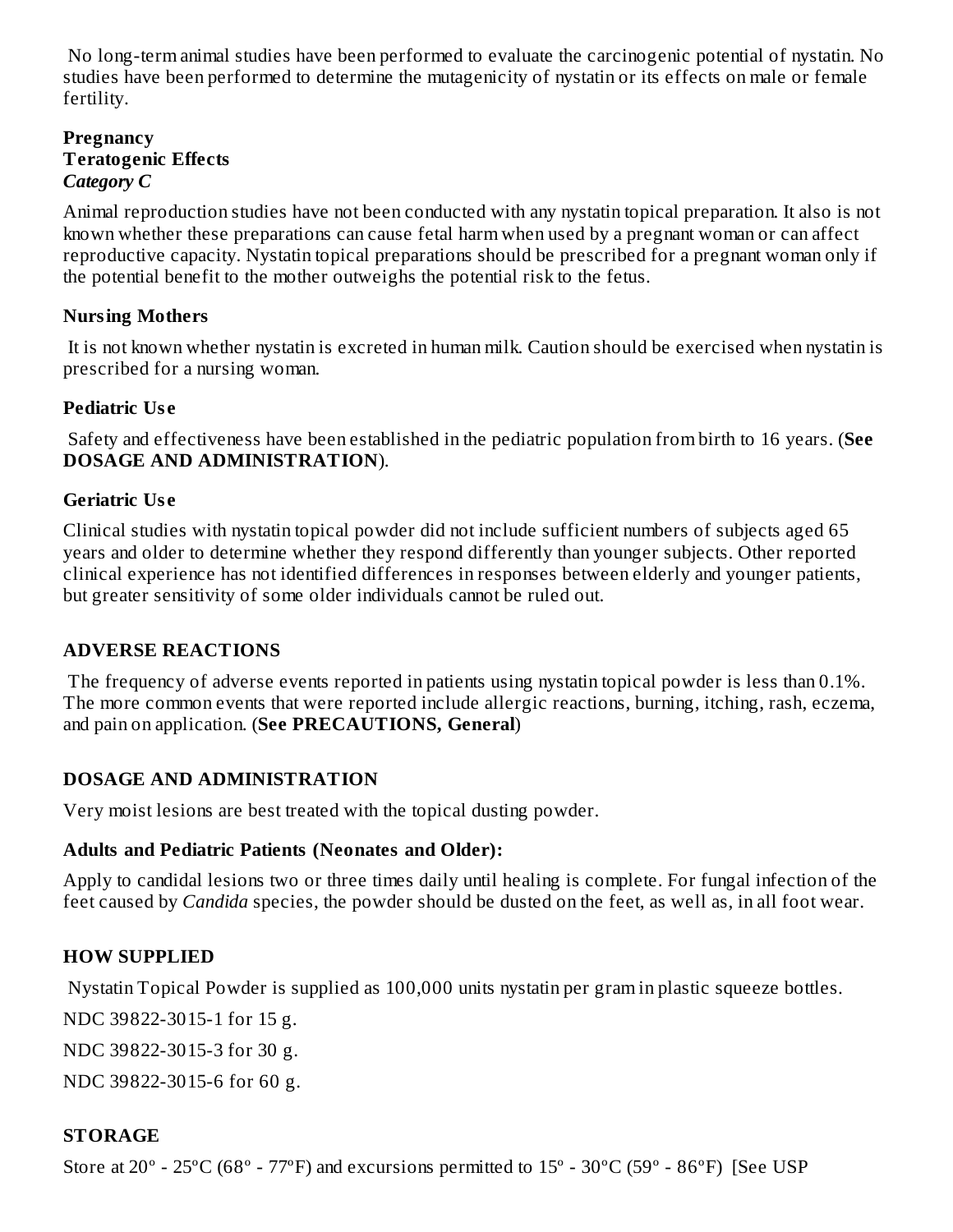Controlled Room Temperature]. Avoid excessive heat (40ºC/104ºF). Keep tightly closed. **Keep out of reach of children.**

Manufactured for X-Gen Pharmaceuticals, Inc. Big Flats, NY 14814

Revised January 2018

NYTP-PI-04

#### **PRINCIPAL DISPLAY PANEL**

**15g Pres entation**

**NDC 39822-3015-1 Nystatin Topical Powder, USP 100,000 USP units per gram 15 grams FOR TOPICAL USE ONLY Not for Ophthalmic Us e Rx Only**

**X-Gen Pharmaceuticals, Inc.**



**30g Pres entation**

**NDC 39822-3015-3 Nystatin Topical Powder, USP 100,000 USP units per gram 30 grams FOR TOPICAL USE ONLY Not for Ophthalmic Us e Rx Only X-Gen Pharmaceuticals, Inc.**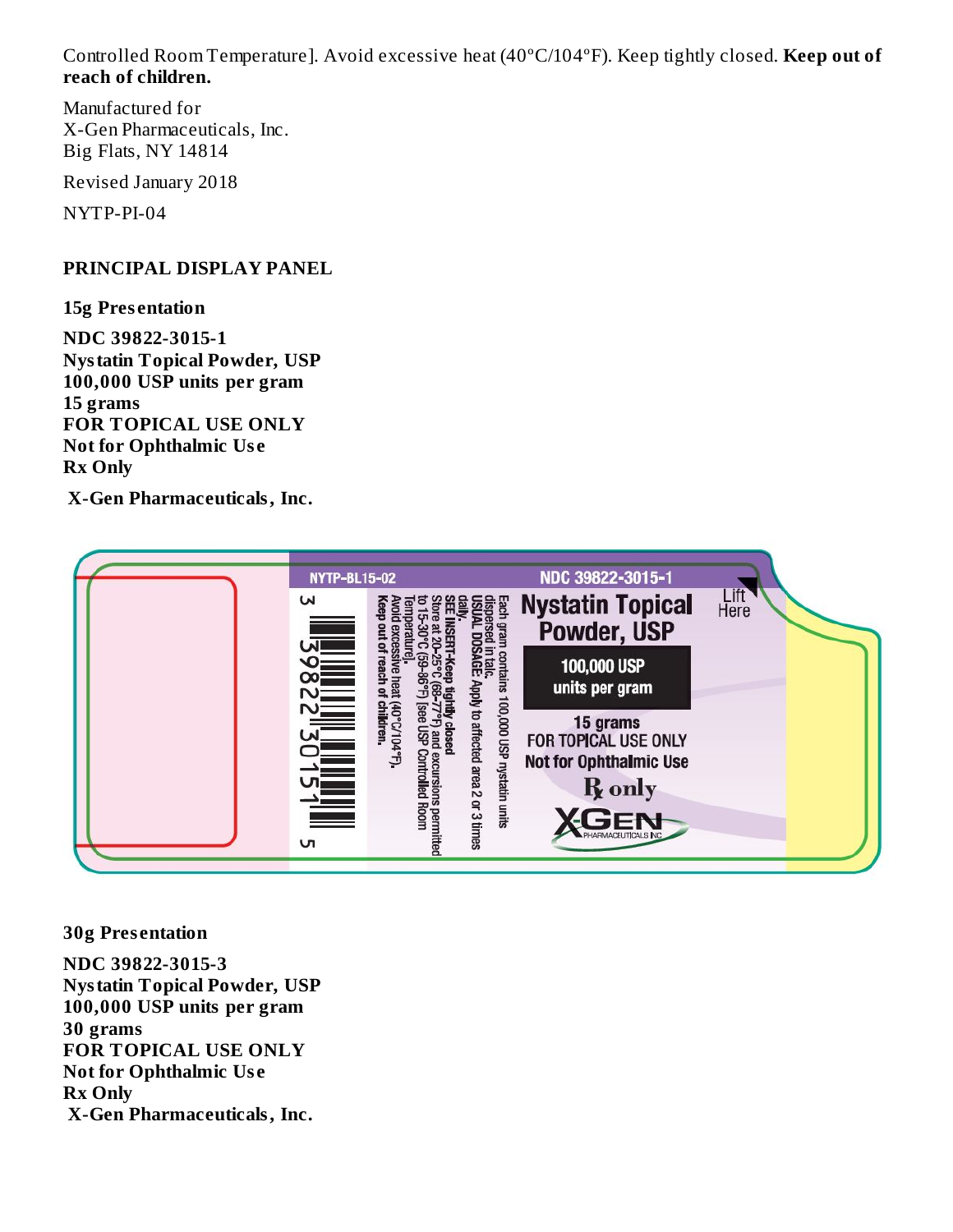

**60g Presentation** 

NDC 39822-3015-6 **Nystatin Topical Powder, USP** 100,000 USP units per gram 60 grams FOR TOPICAL USE ONLY **Not for Ophthalmic Use Rx Only** X-Gen Pharmaceuticals, Inc.

| <b>NYTP-BL60-02</b>                        |                                                                                               |                                                                                                                         | NDC 39822-3015-6                                                  | Lift |
|--------------------------------------------|-----------------------------------------------------------------------------------------------|-------------------------------------------------------------------------------------------------------------------------|-------------------------------------------------------------------|------|
| $\mathbf{z}$                               | Stor                                                                                          | <b>USUAL DOSA</b><br>2 or 3 times                                                                                       | <b>Nystatin Topical</b><br>Powder, USP                            | Here |
| <b>THE REAL PROPERTY AND REAL PROPERTY</b> | SEE INSERT-Keep tightly closed<br>Keep out of reach of children<br>xcessive heat (40°C/104°F) | Each gram contains 100,000 USP<br>nystatin units dispersed in talc.<br>. DOSAGE: Apply to affected area<br>times daily. | 100,000 USP<br>units per gram                                     |      |
|                                            |                                                                                               |                                                                                                                         | 60 grams<br>FOR TOPICAL USE ONLY<br><b>Not for Ophthalmic Use</b> |      |
|                                            | olled Room<br>F) and<br>15-30°C                                                               |                                                                                                                         | R <sub>only</sub><br>F⊏N+                                         |      |
| $\circ$                                    |                                                                                               |                                                                                                                         |                                                                   |      |

| <b>NYSTATIN</b>                |                         |                    |                |
|--------------------------------|-------------------------|--------------------|----------------|
| nystatin powder                |                         |                    |                |
|                                |                         |                    |                |
| <b>Product Information</b>     |                         |                    |                |
| Product Type                   | HUMAN PRESCRIPTION DRUG | Item Code (Source) | NDC:39822-3015 |
| <b>Route of Administration</b> | TOPICAL                 |                    |                |